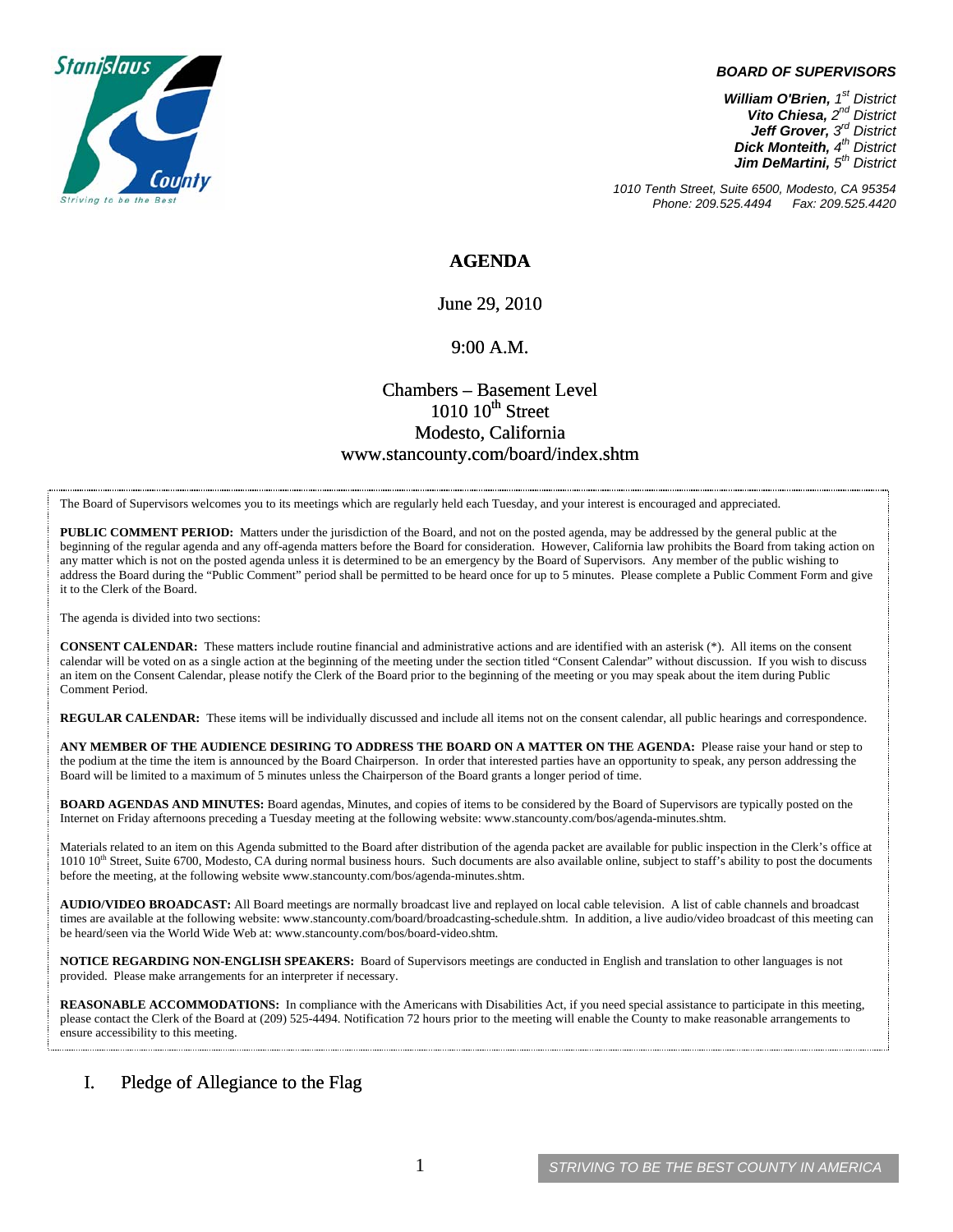II. Presentation: A. Commendation for Retiring U.C. Cooperative Extension Director Ed Perry

| Β. | <b>Employee Service Awards</b><br><b>Those Being Honored for Thirty Years of Service:</b> |            |                                  |
|----|-------------------------------------------------------------------------------------------|------------|----------------------------------|
|    |                                                                                           |            |                                  |
|    |                                                                                           | Denny Hoeh |                                  |
|    |                                                                                           |            | <b>Weights and Measures</b>      |
|    | Carolyn Diaz                                                                              |            | <b>Child Support Services</b>    |
|    | Liana Mahn                                                                                |            | <b>Community Services Agency</b> |
|    | <b>Robert Presto</b>                                                                      |            | <b>Community Services Agency</b> |
|    | <b>Those Being Honored for Twenty-Five Years of Service:</b>                              |            |                                  |
|    | <b>Martha Gonzales</b>                                                                    |            | <b>Probation Department</b>      |

- C. Modesto City-County Airport Advisory Committee Annual Report for 2009 ([View Item\)](http://www.stancounty.com/bos/agenda/2010/20100629/PresentationC.pdf)
- D. East and West Stanislaus Resource Conservation District Report
- III. Public Comment Period
- IV. Consent Calendar
- V. Agenda Items
	- A. Miscellaneous
	- \* 1. Approval of the Minutes for June 22, 2010 ([View Item\)](http://www.stancounty.com/bos/minutes/2010/min06-22-10.pdf)
	- \* 2. Approval to Adopt and Waive the Second Reading of Ordinance C.S. 1090 to Amend Title 11, Section 11.08.020 of the Stanislaus County Code, Amending No Parking Zone on Butte Avenue in the Stanislaus County Unincorporated Area – Public Works ([View Item\)](http://www.stancounty.com/bos/agenda/2010/20100629/A02.pdf)
	- \* 3. Approval of the Appointment of Lisa Funk to the Agricultural Advisory Board ([View Item\)](http://www.stancounty.com/bos/agenda/2010/20100629/A03.pdf)
	- \* 4. Approval of Reappointment of:
		- a. Mickey Peabody to the Commission on Aging ([View Item\)](http://www.stancounty.com/bos/agenda/2010/20100629/A04a.pdf)
		- b. Catherine Szakmary, Karl von Spreckelsen, Chip Langman, Elisa Leilani Duke and Ritta Sudnikoff to the Mental Health Board ([View Item\)](http://www.stancounty.com/bos/agenda/2010/20100629/A04b.pdf)
		- c. Elizabeth Gripenstraw to the Oakdale Rural Fire Protection District Board ([View Item\)](http://www.stancounty.com/bos/agenda/2010/20100629/A04c.pdf)
		- d. Henry Castino, Sr. and Sam Bartlett to the Keyes Fire Protection District Board ([View Item\)](http://www.stancounty.com/bos/agenda/2010/20100629/A04d.pdf)
		- e. Jon E. Maring and Steve Pedrazzi to the West Stanislaus Fire Protection District Board ([View Item\)](http://www.stancounty.com/bos/agenda/2010/20100629/A04e.pdf)
		- f. Mark Heinzinger to the 49-99 Library System Lay Advisory Board ([View Item\)](http://www.stancounty.com/bos/agenda/2010/20100629/A04f.pdf)
		- g. Sherman Boone and Ray S. Prock, Jr. to the East Stanislaus Resource Conservation District Board ([View Item\)](http://www.stancounty.com/bos/agenda/2010/20100629/A04g.pdf)
		- h. Rick Robinson, Stan Risen, Carol Shipley, Alan Cassidy, Tim Bazar, Kent Faulkner, Jerry Powers and Jill Silva to the Integrated Criminal Justice Information System (ICJIS) Commission ([View Item\)](http://www.stancounty.com/bos/agenda/2010/20100629/A04h.pdf)
		- i. Michael Skinner to the Regional Advisory Committee of the Mountain-Valley Emergency Medical Services Agency ([View Item\)](http://www.stancounty.com/bos/agenda/2010/20100629/A04i.pdf)
		- j. Nathan Johnston-Chiszar, Janette Jameson, Fawn Oliver, Kirsten Jasek-Rysdahl and Maria Rosales to the Stanislaus Child Development Local Planning Council ([View Item\)](http://www.stancounty.com/bos/agenda/2010/20100629/A04j.pdf)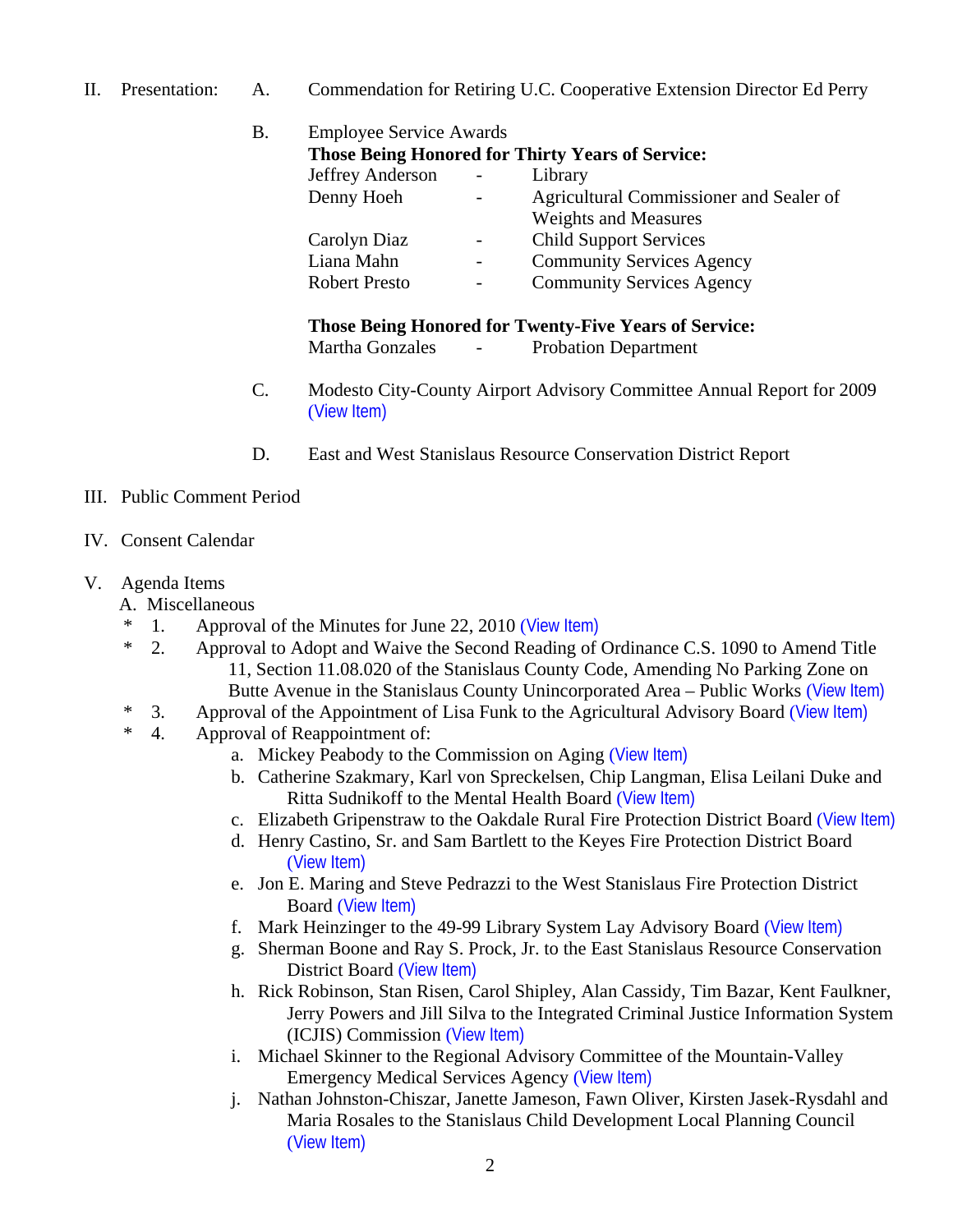- k. Allen Mitterling, Jeffrey Olson and Michael Loeffler to the Stanislaus County Animal Court ([View Item\)](http://www.stancounty.com/bos/agenda/2010/20100629/A04k.pdf)
- l. Paul Baxter and Mark Fahlen, MD to the Stanislaus County Community Health Center Board ([View Item\)](http://www.stancounty.com/bos/agenda/2010/20100629/A04l.pdf)
- m. Ronald C. Martin to the Stanislaus County Employees Retirement Board ([View Item\)](http://www.stancounty.com/bos/agenda/2010/20100629/A04m.pdf)
- n. Ross Briles, Ralph Curtis, Kathy Halsey, Tom Norquist, Tom Van Groningen, Paul Van Konynenburg, Jeff Grover, Brian Velthoen, Martin Fox, Bradley Hawn, Steve Ward, Jeff Foster, Lourdes Uranday, Michael Frantz and Jim Theis to the Stanislaus Economic Development and Workforce Alliance Board ([View Item\)](http://www.stancounty.com/bos/agenda/2010/20100629/A04n.pdf)
- \* 5. Approval to Consolidate with the Gubernatorial General Election to be Held on Tuesday, November 2, 2010, the City of Riverbank Municipal Election ([View Item\)](http://www.stancounty.com/bos/agenda/2010/20100629/A05.pdf)
	- 6. Approval to Accept the Clerk-Recorder's Certified Statement of the Results of the Statewide Direct Primary Election Held Tuesday, June 8, 2010, and Declare the Results ([View Item\)](http://www.stancounty.com/bos/agenda/2010/20100629/A06.pdf)
- B. Chief Executive Office
- \* 1. Approval to Accept Additional Fiscal Year 2009-2010 Funding for the Health Insurance Counseling Advocacy Program (HICAP) from the California Department of Aging – Aging & Veterans Services ([View Item\)](http://www.stancounty.com/bos/agenda/2010/20100629/B01.pdf)
- \* 2. Approval to Award the Fiscal Year 2010-2011 Provider Contracts for the Older Americans Act (OAA) Congregate Meals, Home Delivered Meals, Homemaker, Assisted Transportation, Long Term Care Ombudsman, and Senior Legal Programs – Aging & Veterans Services ([View Item\)](http://www.stancounty.com/bos/agenda/2010/20100629/B02.pdf)
- \* 3. Approval of the Multipurpose Senior Services Program (MSSP) Agreement with the California Department of Aging (CDA) to Provide Supportive Services for Frail Elderly Residents of Stanislaus County for Fiscal Year 2010-2011 – Aging & Veterans Services ([View Item\)](http://www.stancounty.com/bos/agenda/2010/20100629/B03.pdf)
- \* 4. Approval to Receive and Expend Program Year 2010-2011 Workforce Investment Act (WIA) Funds in Accordance with the Approved Stanislaus County Strategic Five-Year Local Plan – Alliance Worknet ([View Item\)](http://www.stancounty.com/bos/agenda/2010/20100629/B04.pdf)
- \* 5. Approval to Change Office Hours for Behavioral Health and Recovery Services Genesis Program Effective July 1, 2010 – Behavioral Health and Recovery Services ([View Item\)](http://www.stancounty.com/bos/agenda/2010/20100629/B05.pdf)
- \* 6. Approval of the Renewal Agreement with the California Department of Mental Health for State Hospital Bed Usage for Fiscal Year 2009-2010 – Behavioral Health and Recovery Services ([View Item\)](http://www.stancounty.com/bos/agenda/2010/20100629/B06.pdf)
- \* 7. Approval to Amend the Keyes Municipal Advisory Council Bylaws Making Minor Administrative Changes – Chief Executive Office ([View Item\)](http://www.stancounty.com/bos/agenda/2010/20100629/B07.pdf)
- \* 8. Approval to Issue a Request for Proposals (RFP) for Professional Architectural Design Services for Renovations to the Health Services Agency Public Health Laboratory to Accommodate the Installation of a Polymerase Chain Reaction (PCR) System; and Related Actions – Chief Executive Office ([View Item\)](http://www.stancounty.com/bos/agenda/2010/20100629/B08.pdf)
- \* 9. Approval of the Real Estate Fraud Prosecution Trust Fund Annual Report Covering Fiscal Year 2009-2010 – District Attorney ([View Item\)](http://www.stancounty.com/bos/agenda/2010/20100629/B09.pdf)
- \* 10. Approval to Set a Public Hearing on July 27, 2010 at 9:10 a.m. to Consider the Adoption of Fire Protection Facility Fees for the Mountain View Fire Protection District Pursuant to Title 24 Stanislaus County Ordinance Code – Office of Emergency Services/Fire Warden ([View Item\)](http://www.stancounty.com/bos/agenda/2010/20100629/B10.pdf)
- \* 11. Approval to Set a Public Hearing on July 20, 2010 at 6:35 p.m. to Consider the Adoption of the Updated Regional Transportation Impact Fee Component of the County Public Facility Fees and Approval of an Industrial Incentive Program – Chief Executive Office ([View Item\)](http://www.stancounty.com/bos/agenda/2010/20100629/B11.pdf)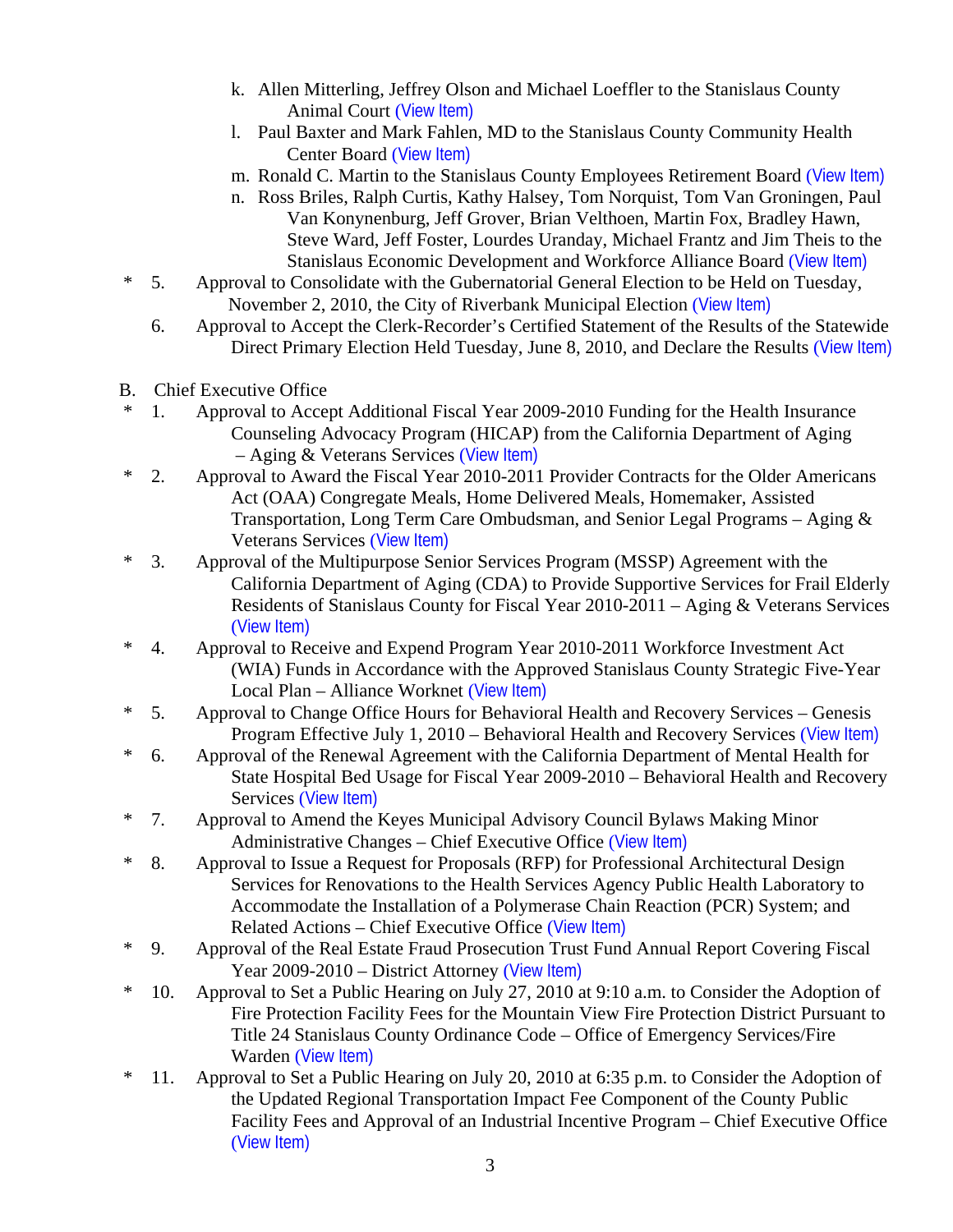- \* 12. Approval of the Stanislaus County California Wraparound Plan and Memorandum of Understanding (MOU) between Stanislaus County Community Services Agency and the California Department of Social Services (CDSS) and Approval to Issue a Request for Proposal to Provide Wraparound Services – Community Services Agency ([View Item\)](http://www.stancounty.com/bos/agenda/2010/20100629/B12.pdf)
- \* 13. Approval to Amend the Contract for Construction Management Services with Shaw Environmental, Inc., for Landfill 2, Cell No. 5, at the Fink Road Landfill – Environmental Resources ([View Item\)](http://www.stancounty.com/bos/agenda/2010/20100629/B13.pdf)
- \* 14. Approval to Apply for Used Oil Payment Program Funds from the California Department of Resources Recycling and Recovery for Fiscal Years 2010-2011 through 2011-2012 to Promote Used Oil and Used Oil Filter Recycling – Environmental Resources ([View Item\)](http://www.stancounty.com/bos/agenda/2010/20100629/B14.pdf)
- \* 15. Approval of the Standard Agreement Amendment and Memorandum of Understanding with the California Department of Public Health for HIV/AIDS Related Services Effective July 1, 2009 – Health Services Agency ([View Item\)](http://www.stancounty.com/bos/agenda/2010/20100629/B15.pdf)
- \* 16. Approval of a Permit for Parkland Use with the Radio Control Flyers' Unlimited Club for the Continued Use, Operation, and Maintenance of the Radio Controlled Aircraft Landing Strip and Area of Use at Woodward Reservoir – Parks and Recreation ([View Item\)](http://www.stancounty.com/bos/agenda/2010/20100629/B16.pdf)
- \* 17. Approval of the Agreement between the Stanislaus County Sheriff's Office and the Manteca Police Department to Provide California Peace Officer Standards and Training (POST) Certified Emergency Vehicle Operations Course (EVOC) Instructional Staff – Sheriff ([View Item\)](http://www.stancounty.com/bos/agenda/2010/20100629/B17.pdf)
- \* 18. Approval to Accept the Stanislaus County Treasury Pool's May 2010 Monthly Investment Report – Treasurer-Tax Collector ([View Item\)](http://www.stancounty.com/bos/agenda/2010/20100629/B18.pdf)
- \* 19. Approval to Amend the Agreement with the Stanislaus County Superior Court for Court Security Services – Sheriff ([View Item\)](http://www.stancounty.com/bos/agenda/2010/20100629/B19.pdf)
- \* 20. Approval to Revise the Hours the Sheriff's Department Civil Division is Open to the Public from Monday through Friday 8:00 a.m. to 4:30 p.m. to Monday through Friday 8:00 a.m. to  $4:00$  p.m. – Sheriff ([View Item\)](http://www.stancounty.com/bos/agenda/2010/20100629/B20.pdf)
- \* 21. Approval for the Modesto Jaycees to have Exclusive Use of the Courthouse Lawn Beginning July 3, 2010 and Ending July 4, 2010 for their 136th Annual Fourth-of-July Parade Celebration – Parks and Recreation ([View Item\)](http://www.stancounty.com/bos/agenda/2010/20100629/B21.pdf)
	- 22. Approval to Accept a Presentation of the 2009 Stanislaus County Agricultural Crop Report – Agricultural Commissioner ([View Item\)](http://www.stancounty.com/bos/agenda/2010/20100629/B22.pdf)
	- 23. Approval to Accept the Transfer Station/Materials Recovery Facility Feasibility Study for the Fink Road Landfill – Environmental Resources ([View Item\)](http://www.stancounty.com/bos/agenda/2010/20100629/B23.pdf)
	- 24. Approval to Enter Into an Agreement with Anasazi Software, Inc. for the Purchase, Installation and Implementation of an Electronic Health Record System for Behavioral Health and Recovery Services; Approval to Use \$253,478 of Public Facilities Fees for the Substance Use Treatment Component of the Electronic Health Record System; Approval to Increase Appropriations and Estimated Revenue by \$434,919 for Information Technology Projects; and Approval to Amend the Salary and Position Allocation Resolution – Behavioral Health and Recovery Services ([View Item\)](http://www.stancounty.com/bos/agenda/2010/20100629/B24.pdf)
- C. Department of Public Works
- \* 1. Approval to Set a Public Hearing on July 27, 2010, at 9:05 a.m., Regarding Fiscal Year 2010-2011 Assessments for Various County Service Areas and Landscape and Lighting Districts ([View Item\)](http://www.stancounty.com/bos/agenda/2010/20100629/C01.pdf)
- D. Department of Planning and Community Development